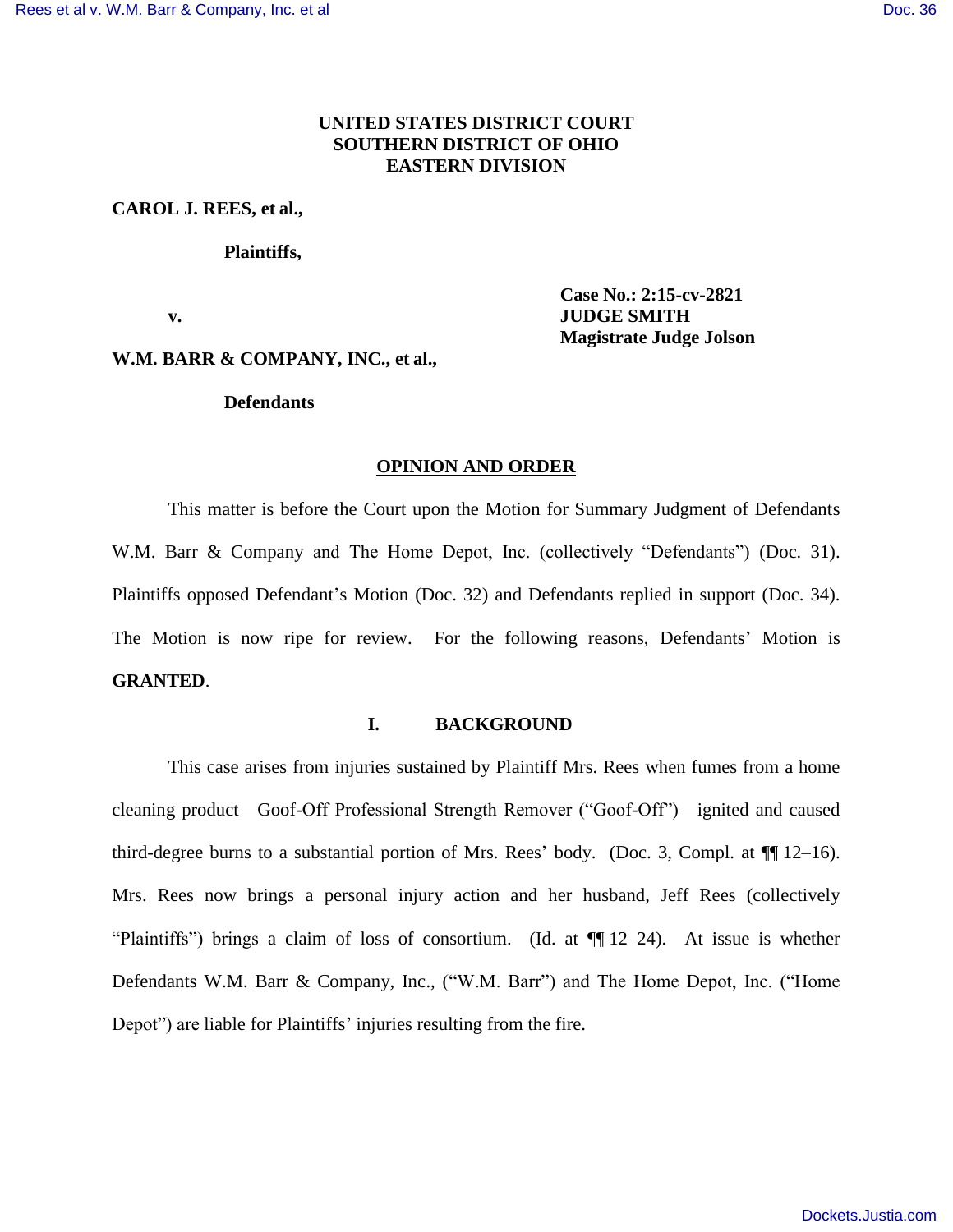In August 2013, Plaintiffs removed carpet squares covering a basement play area once used by the Plaintiffs' children. (Doc. 31-5, Mrs. Rees' Dep. at 31). Although the carpet squares were easy to remove, the process left an adhesive residue on the concrete floor below. (Id. at 29). Concerned by the floor's unsightly appearance, Plaintiffs drove to Home Depot in Gahanna, Ohio, to find a product capable of dissolving the adhesive. (Id.). After reviewing the specifications of several products, Plaintiffs selected a 4.5 ounce can of Goof-Off—a product manufactured by W.M. Barr. (Doc. 31–3, Pls.' Resp. to Interrogs. at 3).

Goof-Off consists primarily of acetone, a volatile and flammable organic compound that "evaporates quickly at room temperature." (Doc. 32, Mem. Opp. at 3 (citing Suarez v. W.M. Barr & Co., Inc., 842 F.3d 513, 516 (7th Cir. 2016); Doc. 31-9, Argento Expert Report at 4; Doc. 31-12, Goof-Off Safety Data Sheet at 3)). Use of acetone is particularly dangerous in enclosed areas, because vapors can congregate and combust. (Doc. 31-9, Long Expert Report at 4). Because misuse of acetone-based cleaners has the potential to result in bodily injury, labeling on the Goof-Off container warns that the product "is extremely flammable." (Doc. 31-10, Goof-Off 4.5oz Label; Doc 31-11 Goof-Off Gallon Label).

Additionally, containers of Goof-Off instruct consumers not to use the product in the presence of "heat, sparks, flame and all other sources of ignition." (Id.). Thus, consumers must "extinguish all pilot lights . . . and all other sources of ignition during use and until all vapors are gone." (Id.). Lastly, the Goof-Off label warns that the product should not be used in "small, enclosed areas" such as basements and bathrooms, and if used indoors, consumers must establish "cross ventilation of moving fresh air" by opening doors and windows. (Id.).

Upon returning home from Home Depot, Mrs. Rees tested the Goof-Off by applying a small amount of the product to the basement floor and then scrubbing the affected area with a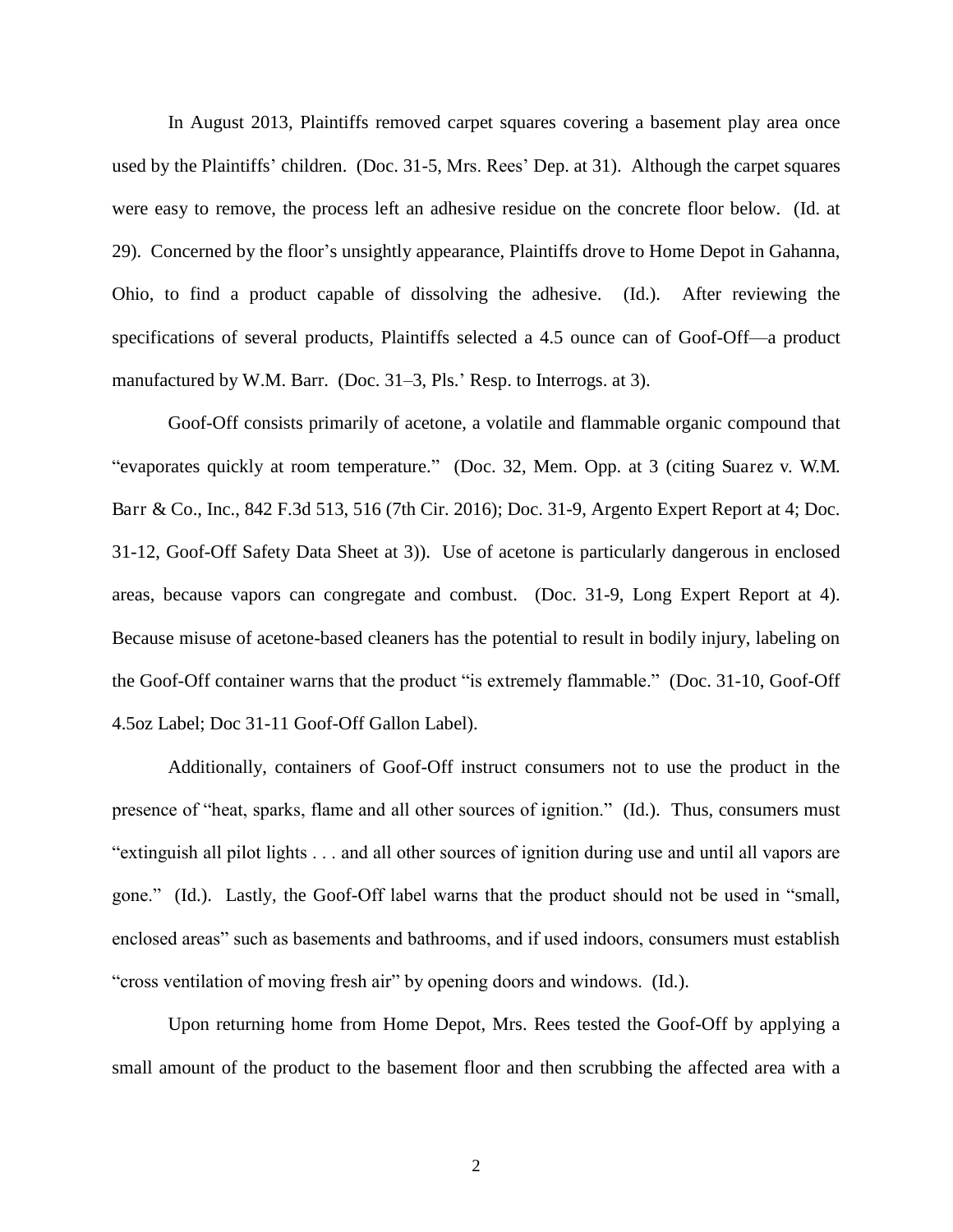stiff broom. (Doc. 31-5, Mrs. Rees Dep. at 55–56). Although Mrs. Rees considered the test to be successful, she did not have enough Goof-Off to complete the job. (Id.). Consequently, Plaintiffs returned to Home Depot that night and purchased a gallon-size container of Goof-Off—the largest volume Home Depot carried. (Id. at 57). On the morning of August 14, 2013, Mrs. Rees began to use the gallon container of Goof-Off to remove the remaining adhesive. (Id. at 60). Although Mrs. Rees opened two basement windows for ventilation, she failed to establish the crossflow of air that the instructions on the Goof-Off container required because both windows were on the same wall. (Id. at 107–08). Mrs. Rees poured Goof-Off from the gallon container onto the concrete floor, little by little, until she had poured half of a gallon on the floor—significantly more than she had the day before. (Doc. 31-3, Pls.' Resp. to Interrogs. at 3; Doc. 31-6, Jeff Rees Dep. at 28–29). After roughly twenty minutes of scrubbing, Mrs. Rees heard a rush of air and felt flames move towards her. (Doc. 31-5, Mrs. Rees Dep. at 70, 72). Mrs. Rees slipped while trying to avoid the fire and fell into it. (Id. at 74–75).

Although Mrs. Rees was able to extinguish the fire and notify emergency personnel, she sustained substantial injuries, including third degree burns to her arms, legs, and face. (Doc. 31- 5, Mrs. Rees' Dep. at 76–82; Doc. 3, Compl. at ¶¶ 9, 11). Mrs. Rees was admitted to the Ohio State University Wexner Medical Center's burn unit, where she received two months of treatment and rehabilitation. (Doc. 31-5, Mrs. Rees' Dep. at 85). Additionally, Mrs. Rees will likely require further medical care throughout the course of her lifetime. (Doc. 3, Compl. at ¶ 16). Her medical bills for this period and for her future care will allegedly rise to over \$1,000,000. (Id.).

Plaintiffs' and Defendants' experts—as well as the responding fire department—agree that the flash fire was caused by an accumulation of Goof-Off vapor ignited by the pilot light of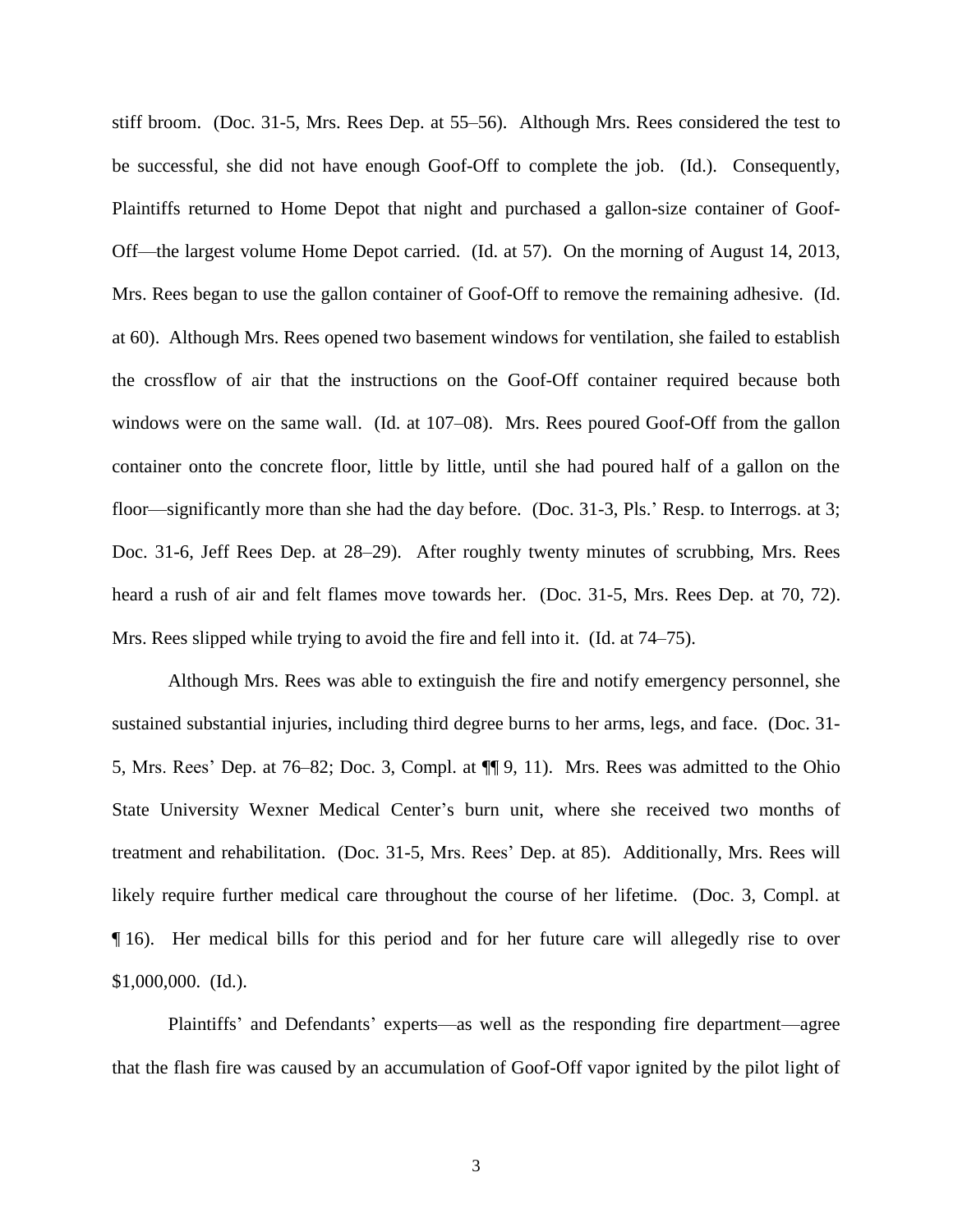the Plaintiffs' water heater, which Mrs. Rees failed to extinguish before attempting to remove the adhesive. (Doc. 31-7, Incident Report at 4; Doc. 31-8, Wharton Expert Report at 1; Doc. 31-9, Long Expert Report at 5, 9–10). Mrs. Rees testified that her reading of the label on the 4.5 ounce container made her generally aware that Goof-Off was highly flammable. (Doc. 31-6, Mrs. Rees Dep. at 47, 61, 97). Yet, Mrs. Rees did not read a portion of the label that further described the flammability hazard and the precautions necessary to avoid a flash fire. (Id. at 47–48). Furthermore, Mrs. Rees believed the label on the 4.5 ounce container provided all that she needed to know about Goof-Off and therefore declined to review the labeling on the gallon container. (Id. at 97).

Plaintiffs and Defendants agree that Mrs. Rees' injuries could have been avoided. However, the parties disagree as to who is at fault for Mrs. Rees' injuries. Plaintiffs argue that Goof-Off is defective and argue that the product was so hazardous that it was negligent for Defendants to sell it by the gallon. (Doc. 32, Mem. Opp. at 6). Next, Plaintiffs allege that the labeling on the 4.5 ounce and gallon containers were not sufficiently conspicuous so as to draw a reasonable consumer's attention to the flammability hazard and precautions necessary to prevent a flash fire. (Id. at 9). Conversely, Defendants argue that the instructions on the 4.5 ounce and one gallon containers of Goof-Off were adequate and warned of the precise hazard that in fact occurred. (Doc. 31-2, Defs.' Mot. at 16). Defendants allege that Mrs. Rees' failure to read the product's instructions and take adequate precautions constituted negligence which was the actual and proximate cause of Plaintiffs' injuries. (Id. at 9). United Health Care, as an intervenor who provided medical benefits to Mrs. Rees has also filed subrogation claims in this case against Defendants.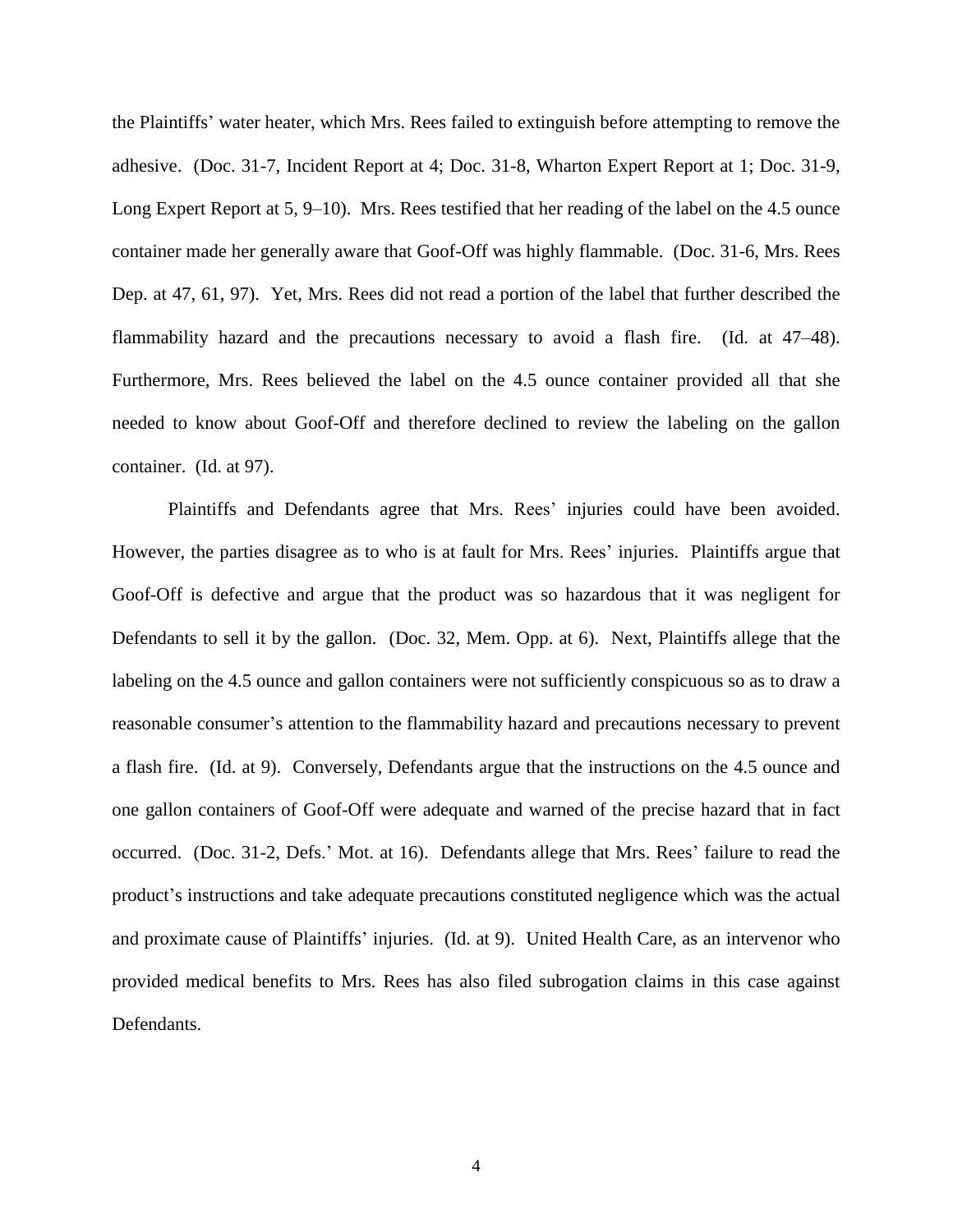## **II. STANDARD OF REVIEW**

Defendants moved for summary judgment pursuant to Rule 56 of the Federal Rules of Civil Procedure. Summary judgment is appropriate "if the movant shows that there is no genuine dispute as to any material fact and the movant is entitled to judgment as a matter of law." Fed. R. Civ. P. 56(a). The Court's purpose in considering a summary judgment motion is not "to weigh the evidence and determine the truth of the matter" but to "determine whether there is a genuine issue for trial." Anderson v. Liberty Lobby, Inc., 477 U.S. 242, 249 (1986). A genuine issue for trial exists if the Court finds a jury could return a verdict, based on "sufficient evidence," in favor of the nonmoving party; evidence that is "merely colorable" or "not significantly probative," however, is not enough to defeat summary judgment. Id. at 249–50.

The party seeking summary judgment shoulders the initial burden of presenting the court with law and argument in support of its motion as well as identifying the relevant portions of "'the pleadings, depositions, answers to interrogatories, and admissions on file, together with the affidavits, if any,' which it believes demonstrate the absence of a genuine issue of material fact." Celotex Corp. v. Catrett, 477 U.S. 317, 323 (1986) (quoting Fed. R. Civ. P. 56). If this initial burden is satisfied, the burden then shifts to the nonmoving party to set forth specific facts showing that there is a genuine issue for trial. See Fed. R. Civ. P. 56(e); see also Cox v. Kentucky Dep*'*t of Transp., 53 F.3d 146, 150 (6th Cir. 1995) (after burden shifts, nonmovant must "produce evidence that results in a conflict of material fact to be resolved by a jury"). In considering the factual allegations and evidence presented in a motion for summary judgment, the Court must "afford all reasonable inferences, and construe the evidence in the light most favorable to the nonmoving party." Id.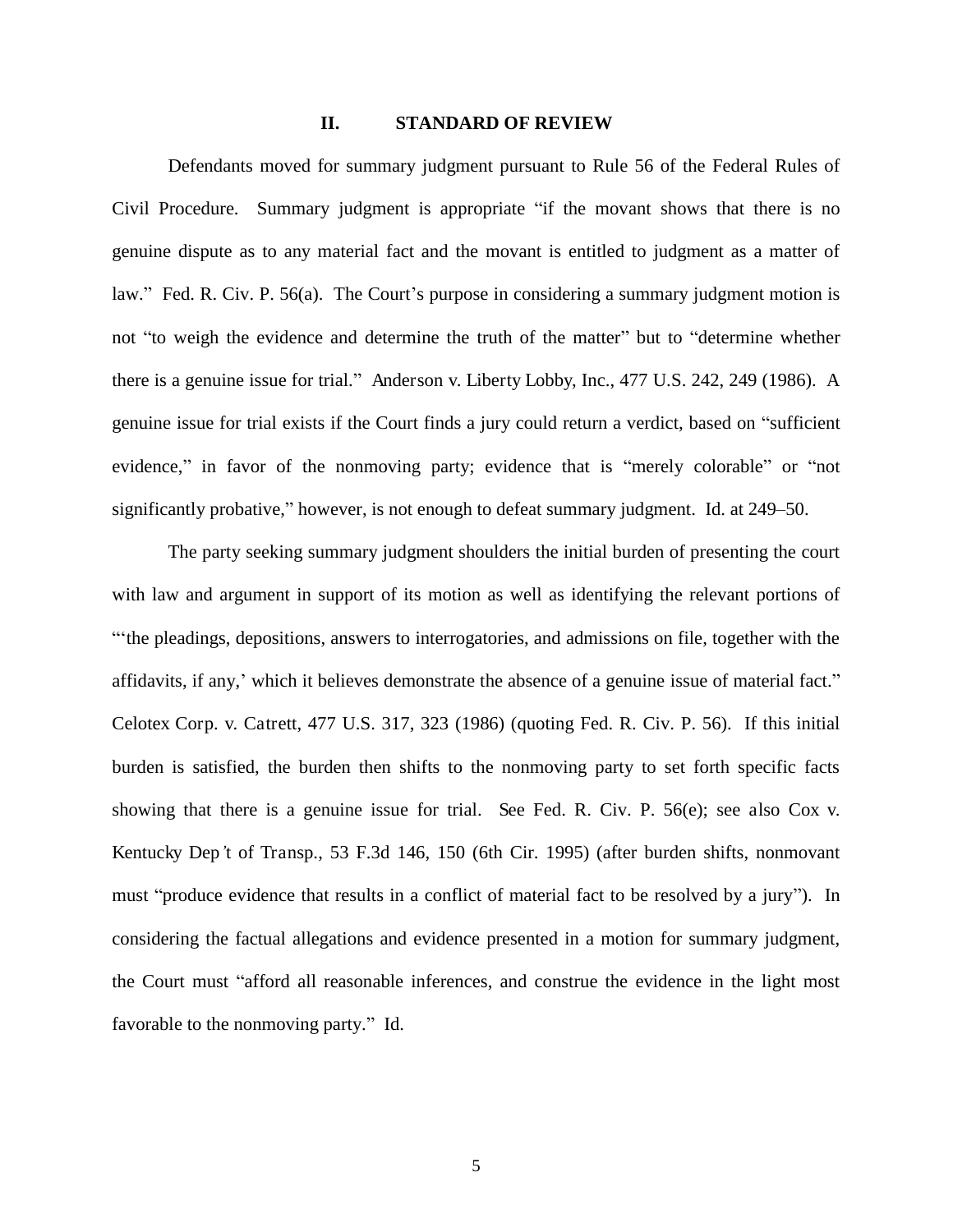#### **III. DISCUSSION**

Plaintiffs bring a personal injury claim against Defendant W.M. Barr and request compensation for injuries incurred by Mrs. Rees while using Goof-Off. Plaintiffs claim that Defendant W.M. Barr is strictly liable for Mrs. Rees' injuries on two grounds: (1) the Goof-Off label was not sufficiently conspicuous as to adequately warn consumers of the product's flammability; (2) that gallon containers of Goof-Off are inherently defective. Additionally, Plaintiffs argue that Defendant Home Depot was negligent for supplying Goof-Off, because it was reasonably foreseeable that use of the allegedly defective product would result in substantial injury to its customers. Plaintiff Jeff Rees alleges loss of consortium as a result of Mrs. Rees' injuries. Last, Defendants move for dismissal of the subrogation claims of Intervenor United Health Care. The Court will examine each of Plaintiffs' and Defendants' claims in turn.

# **A. Failure to Adequately Warn**

In Ohio, a product liability claim must proceed under the Ohio Products Liability Act ("OPLA"), Ohio Rev. Code § 2307, et seq. Under OPLA, a manufacturer is liable to a claimant for compensatory damages when a claimant can establish—by a preponderance of the evidence—that a product was defective due to inadequate warning or instruction and that the defect was the proximate cause of the claimant's injury. Ohio Rev. Code § 2307.76; McConnell v. Cosco Inc., 238 F. Supp. 2d 970, 976 (S.D. Ohio 2003) (Kemp, M.J.). A warning is adequate only if it reasonably discloses all inherent risks, and if the product is safe when used as directed. McConnell, 238 F. Supp. 2d at 976. Yet, a warning should not be considered adequate based on its content alone. Id. The warning may be deemed inadequate if it is in an obscure place such that "a reasonable jury could conclude that the warnings should have been somehow more noticeable." Id. at 977. Ultimately, when an adequate warning is given, the seller may assume that the warning will be read and followed, and the product shall not be considered defective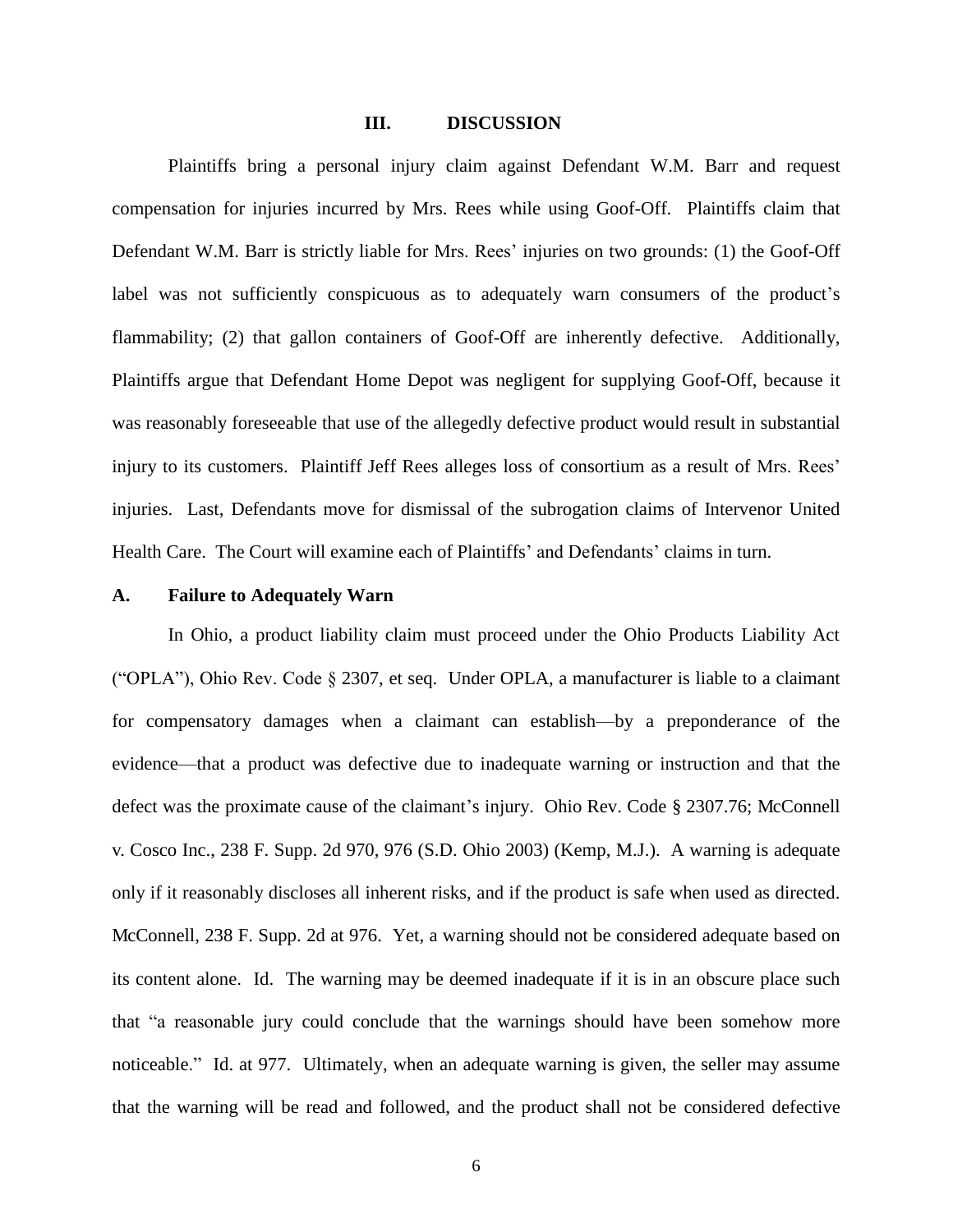based on a failure to warn. Rhenfrank v. Abbott Labs, Inc., 119 F. Supp. 3d 749, 782 (S.D. Ohio 2015) (Dlott, J.).

Plaintiffs fault the form in which the warning was given. Specifically, Plaintiffs assert that the Goof-Off warning was not sufficiently conspicuous (based on size, color, location and typography, etc.) so as to draw a reasonably prudent person's attention to the precautionary measures located on the product's side panel that were required to use the product safely. Defendants argue that the information on the Goof-Off container was plain, direct, and understandable—and, most importantly, warned of the hazard at issue. Defendants further assert that had Mrs. Rees read the product labeling in its entirety, the flash fire, and thus Mrs. Rees' injuries, would have been never occurred.

In McConnell, the plaintiffs purchased a high chair for their eleven-month-old son. 238 F. Supp. 2d at 973. The child suffered brain damage when he was left unsupervised and attempted to extricate himself from the chair. Id. The parents sued the manufacturer for strict products liability and negligence, alleging that the highchair was defective because it failed to adequately warn of the risks associated with leaving a child in the highchair unsupervised. Id. at 974–75. The Defendants moved for summary judgment. Id. at 974. Though labels located on the back of the chair and bottom of the tray warned "never leave a baby unattended" and to "always secure the baby with safety straps," this Court held that a genuine issue of fact existed as to whether the warnings were sufficiently visible so as to draw the attention of a reasonable prudent person. Id. at 977, 979. Because a jury could have found that the placement of the warnings made them inadequate, this Court held that summary judgment was inappropriate. Id. at 979–80..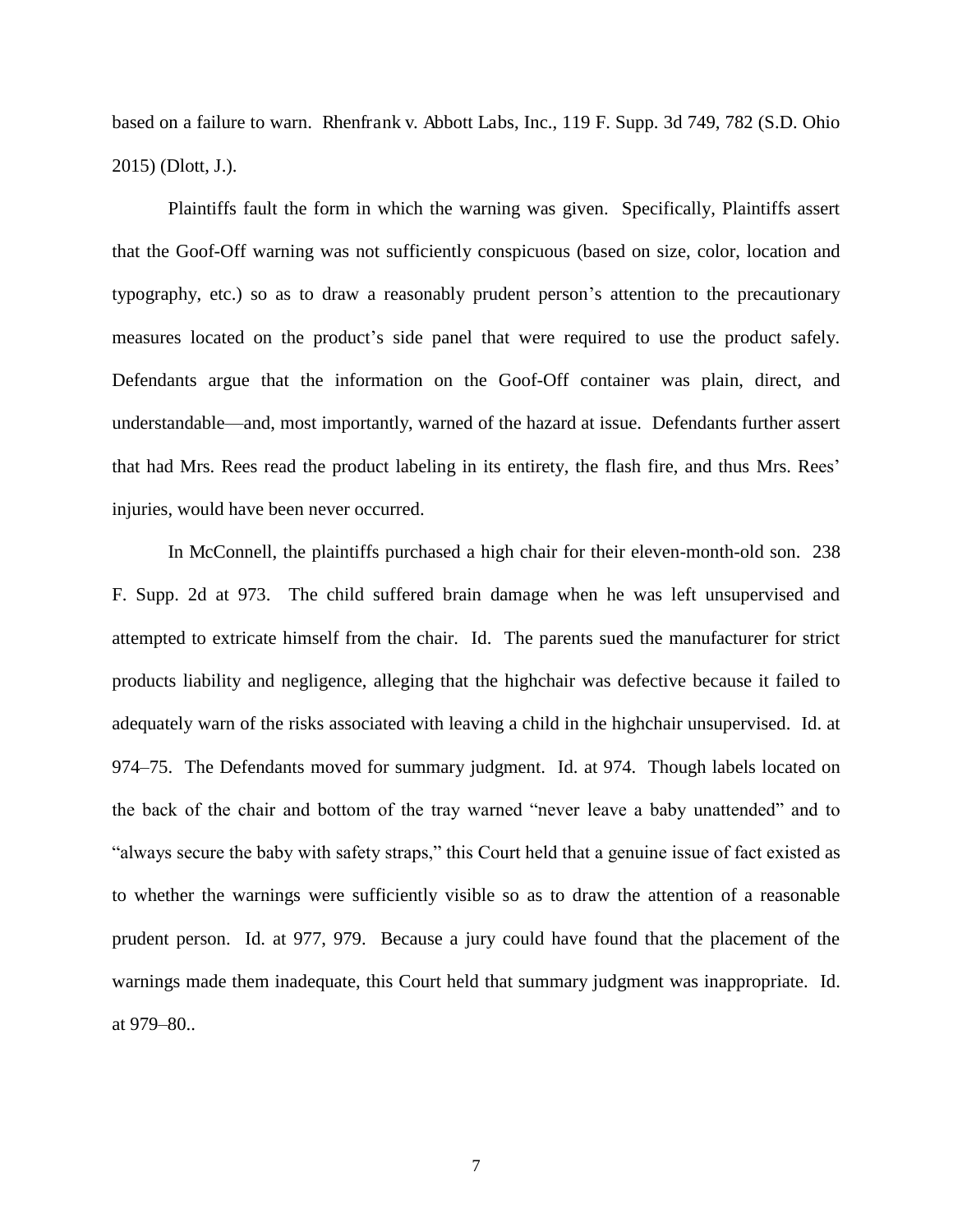Plaintiffs argue that they have provided sufficient expert testimony that the warning labels in this case were not sufficiently conspicuous. The problem with Plaintiffs' claim, however, is that Plaintiffs make no argument that the coloring or placement of the warning was the proximate cause of Mrs. Rees's injuries in this case. In Ohio, "where an inadequate warning is given, a rebuttable presumption arises, beneficial to the plaintiff, that the failure to adequately warn was a proximate cause of the plaintiff's use of the product." Hisrich v. Volvo Cars of N. Am., Inc., 226 F.3d 445, 451 (6th Cir. 2000) (alterations and quotations omitted). To overcome the presumption, the Defendants must set forth evidence that rebuts the presumption "a warning that is inadequate because it is not properly displayed can be the proximate cause of harm even if the user did not read the warning."

Defendants argue that Mrs. Rees' admission that she was not in the habit of reading warning labels in their entirety absolves Defendants of liability. (Doc. 31-2, Defs.' Mot. at 15). Mrs. Rees testified that she failed to read the side panels which instructed the user to (1) keep the product away from flame and all other sources of ignition; (2) extinguish all flames and pilot lights, and (3) if using indoors, to open all windows and doors and maintain a cross ventilation of moving fresh air across the work area. Defendants note that in her deposition, Mrs. Rees did not attribute her failure to read the Goof-Off side panel instructions to the inconspicuous coloring or inadequate placement of the product's warning labels. Rather, during her deposition, Mrs. Rees related the following regarding whether she read the warnings on the 4.5 ounce and gallon container of Goof-Off:

- Q. . . . Why not read the entire label on the 12th of August 2013?
- A. I basically was after what the product would do.
- Q. Were you in any kind of hurry at all in terms of getting out of Home Depot?
- A. No.
- Q. Are you just not in the habit of reading all the text on products?
- A. No.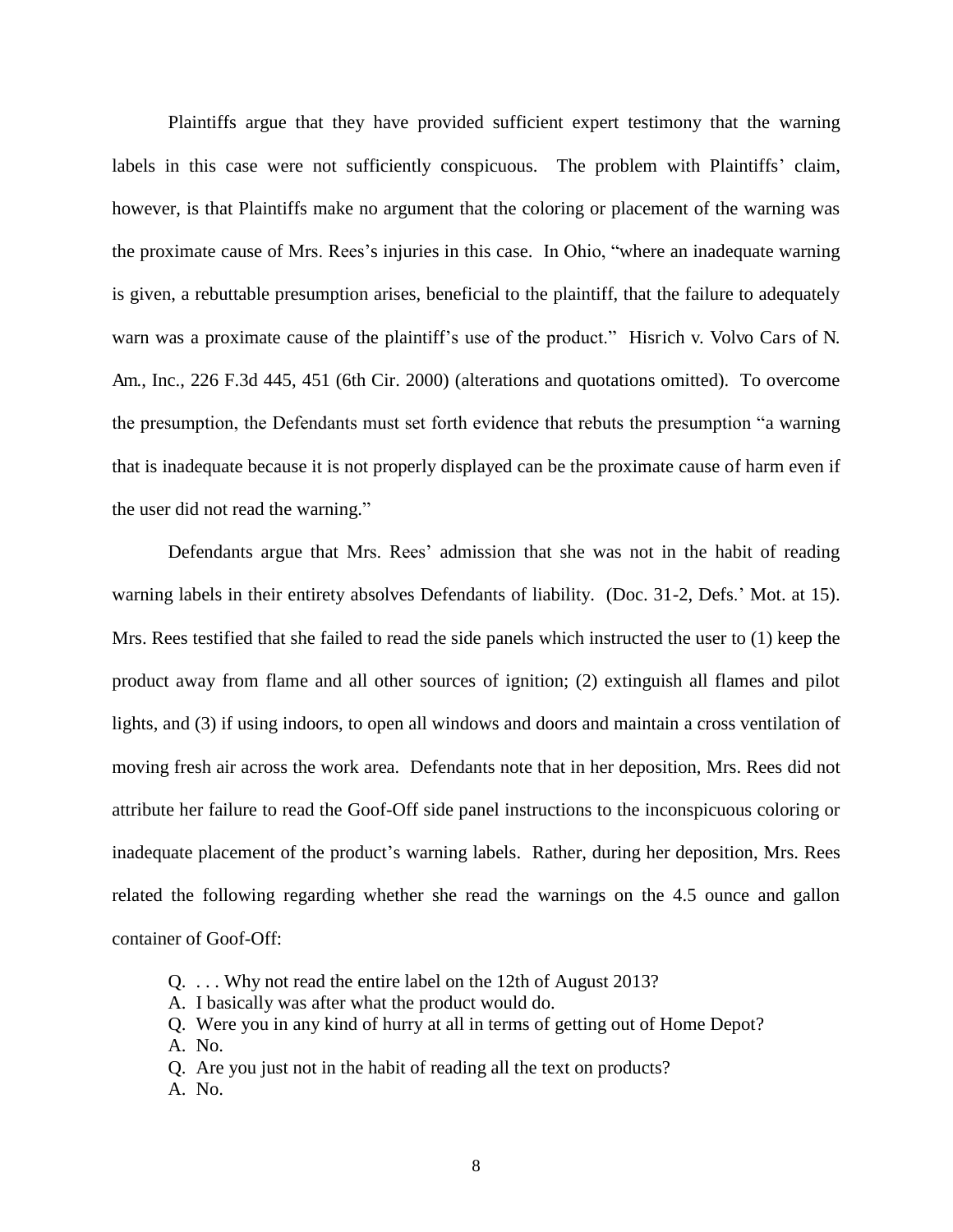- Q. No you're not in the habit?
- A. No.
- . . .
- Q. Other than that, you just aren't generally in the habit in that you were after what the product would do and how it worked. Can you give me any other reason why you didn't read the entire label that day in the store? A. No.

(Doc. 31-5, Mrs. Rees' Dep. at 48–50).

In McConnell, this Court denied Defendant's motion for summary judgment because there was testimony which supported the plaintiffs' argument that the warnings were not adequately displayed. 238 F. Supp. 2d at 979. Accordingly, the Court found that there was a genuine issue of fact as to whether the obscure placement of the warning itself was the proximate cause of the injury.

In this case, however, Mrs. Rees' testimony supports the proposition that her failure to read the label had nothing to do with the color, size, or relative conspicuousness of the Goof-Off warning label. In contrast to high chair in McConnell where the warning labels were relatively hidden (located on the back of the chair and underneath the tray), here, the warnings were located on the face of the product, making it more likely that a reasonably prudent consumer would notice them. As Plaintiff herself admitted, the can informed her that the product was extremely flammable, but she chose to stop reading the warnings on the can. As Defendants argue, even Plaintiffs' expert failed to opine that more conspicuous text would have altered the outcome in this case. "Can I say within a reasonable degree of engineering certainty that if it had been a different color side panel, the fire wouldn't have happened? I don't think I can say that." (Doc. 34-1, Wharton Dep. at 146). Accordingly, Defendants have presented sufficient evidence that it was Mrs. Rees' general practice to not read warning labels, rather than the conspicuousness of the labels, that was the proximate cause of Mrs. Rees injuries. Accordingly,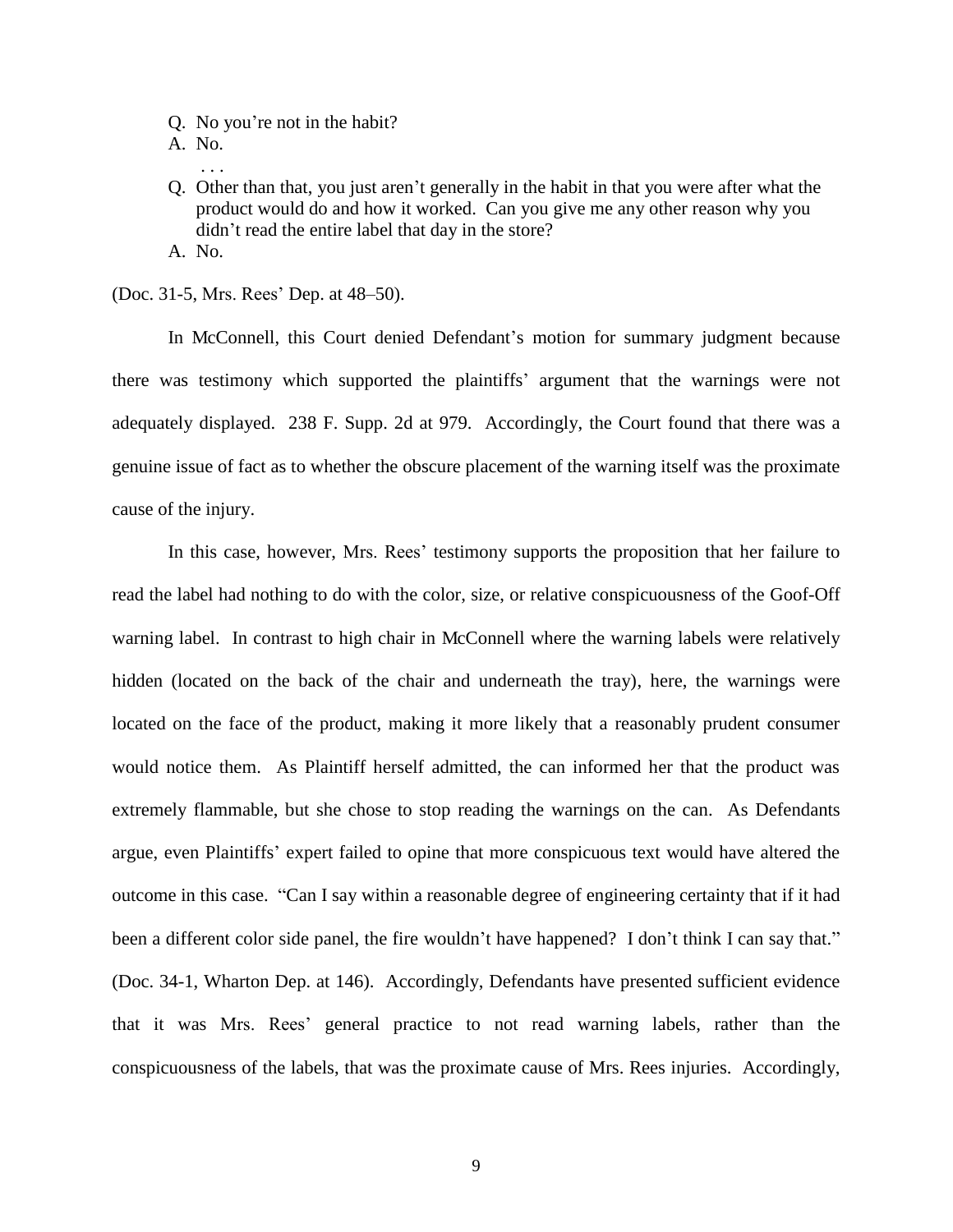Defendants' Motion for Summary Judgment with respect to the adequacy of warnings is **GRANTED**.

## **B. Defective Product**

Plaintiffs next argue that gallon canisters of Goof-Off presented such a substantial risk of injury to consumers so as to make the product defective. Defendants counter that Plaintiffs' argument misapplies OPLA to reach an absurd conclusion—namely, that volume of a product alone can make a product defective—and that Plaintiffs failed to provide any evidence of an increased danger from the volume of the container.

Under Ohio law, in order to establish that a product is defective, a plaintiff must prove "that at the time it left control of its manufacturer, the foreseeable risks associated with its design or formulation . . . exceeded the benefits associated with that design or formulation." Ohio Rev. Code § 2307.75(A). The statute lays out a non-exhaustive list of factors to consider when determining the risks:

(1) The nature and magnitude of the risks of harm associated with that design or formulation in light of the intended and reasonably foreseeable uses, modifications, or alterations of the product;

(2) The likely awareness of product users, whether based on warnings, general knowledge, or otherwise, of those risks of harm;

(3) The likelihood that that design or formulation would cause harm in light of the intended and reasonably foreseeable uses, modifications, or alterations of the product;

(4) The extent to which that design or formulation conformed to any applicable public or private product standard that was in effect when the product left the control of its manufacturer;

(5) The extent to which that design or formulation is more dangerous than a reasonably prudent consumer would expect when used in an intended or reasonably foreseeable manner.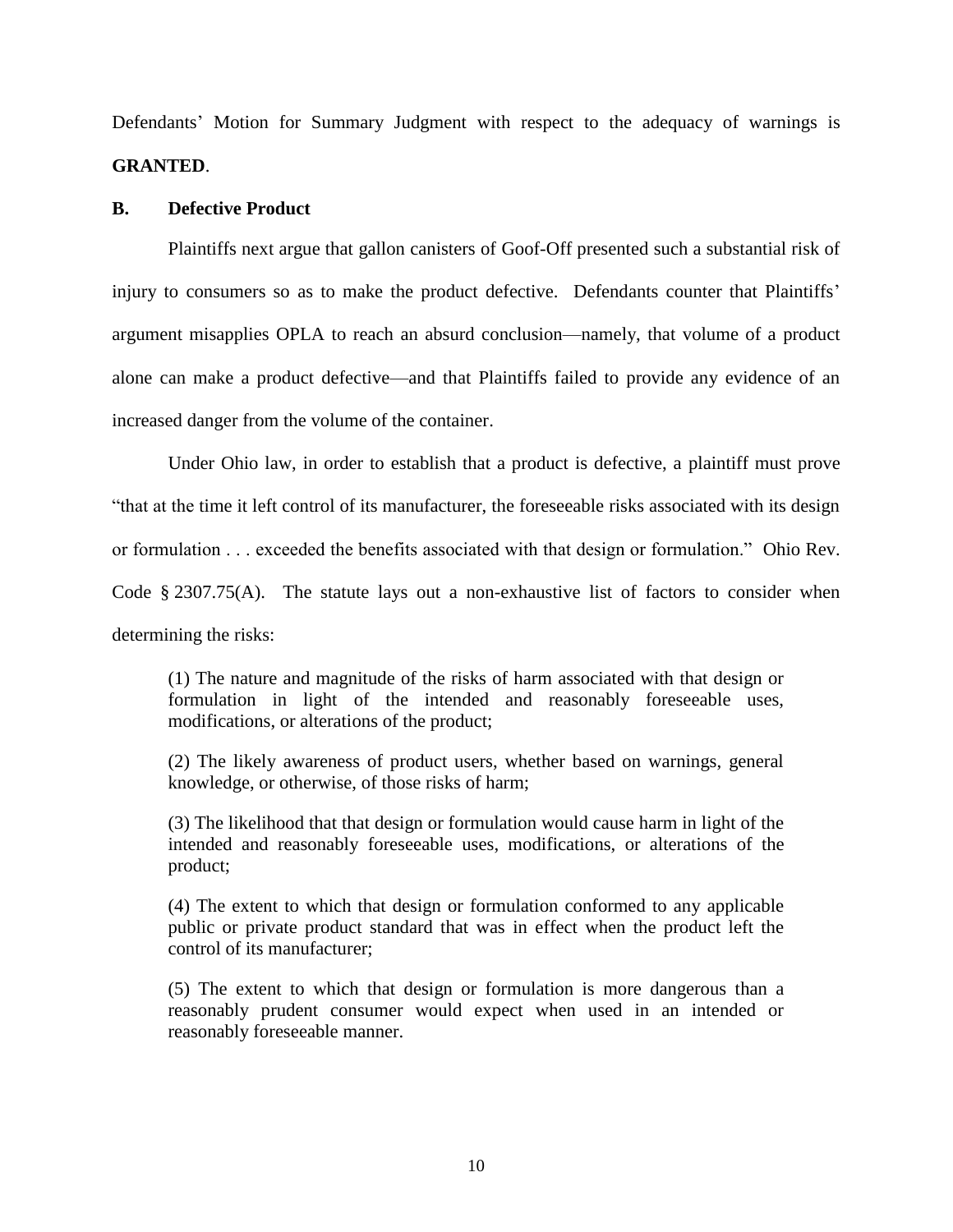Ohio Rev. Code § 2307.75(B). To determine the benefits, the statute also sets forth a nonexhaustive list of factors:

(1) The intended or actual utility of the product, including any performance or safety advantages associated with that design or formulation;

(2) The technical and economic feasibility, when the product left the control of its manufacturer, of using an alternative design or formulation;

(3) The nature and magnitude of any foreseeable risks associated with an alternative design or formulation.

Ohio Rev. Code § 2307.75(C).

Plaintiffs allege that the defect in this case was the size of the container itself, arguing it was "recklessly dangerous to sell gallon containers to consumers who defendants knew, or should have known, would not appreciate the risk when using large quantities of the product in a basement." (Doc. 32, Pls.' Mem. Contra at 7).

Although the weighing of the factors in § 2307.75(B) is a job for the jury, in this case, Plaintiffs have not presented evidence that the design of the gallon can actually increase the risk of harm. In this case, Plaintiffs cannot simply allege that there is a risk of a fire. Rather, Plaintiffs must prove that the size of the container creates an increased risk of fire and that increase in risk is greater than the benefit of selling the product in larger quantities. Plaintiffs point to no evidence in the record setting forth the increased risk caused by the sale of a gallon container. Plaintiffs' argument is further weakened by Mrs. Rees' own testimony that she poured small amounts on her floor repeatedly. Plaintiffs' make no attempt to explain how selling the product in smaller quantities would prevent the exact same behavior. Moreover, Plaintiffs do not discuss the specific factors set forth in the statute or discuss the benefits of the gallon can.

Plaintiffs claim that "[i]f a claim involves a simple device without complex features or designs, circumstantial evidence may be sufficient to establish that a defect existed." (Doc. 32,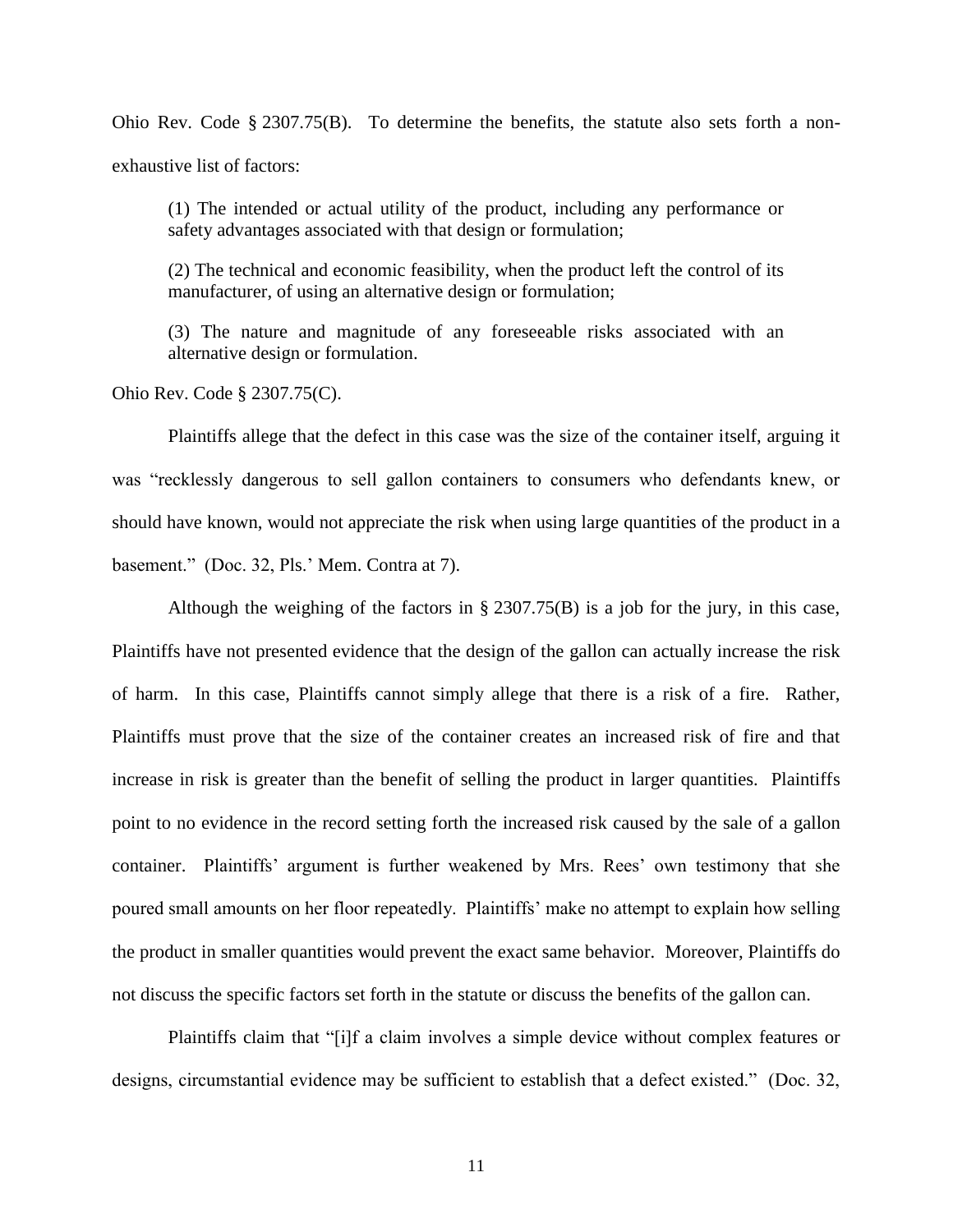Pls.' Mem. Contra at 8 (citing Atkins v. GMC, 132 Ohio App.3d 556, 564, 725 N.E.2d 727 (4th Dist. 1999))). While the size of a can may be simple, the increased risk of acetone accumulation caused by the size of a container or the mouth of its opening is exactly the kind of scientific question for which an expert opinion is needed. Essentially, Plaintiffs have not met any of the § 2307.75(B) factors because they have not provided any evidence that the gallon container changed the magnitude or risks of harm associated with the Goof-Off product. Plaintiffs' argument, while interesting, is underdeveloped from both a legal and evidentiary perspective.

Last, Plaintiffs also have a burden to provide the Court with a practical and technically feasible alternative design or formulation which would have prevented the harm. McGrath v. Gen. Motors Corp., 26 F. App'x 506, 510 (6th Cir. 2002). For example, Plaintiffs must show that a smaller or differently designed can would have avoided the injuries in this case. Plaintiffs have not provided any such evidence or even argued as much. To the extent Plaintiffs claim the smaller can is the feasible alternative, Plaintiffs do not explain how the smaller product would serve any of the same benefits as having a larger can for larger projects. Summary judgment as to Plaintiffs' design defect claim is **GRANTED**.

#### **C. Negligence of Supplier Home Depot**

Defendant Home Depot undoubtedly supplied Goof-Off to Mr. and Mrs. Rees and therefore is a supplier within the meaning of OPLA. Under OPLA, a supplier is liable for a product liability claim if the claimant can establish by a preponderance of the evidence that "[t]he supplier in question was negligent and that, negligence was a proximate cause of harm for which the claimant seeks to recover compensatory damages." Ohio Rev. Code § 2307.78.

"Under Ohio law, 'in order to recover in an action for products liability based upon negligence, a plaintiff must show that the defendant owed him a duty, that the duty was breached and that the injury proximately resulted from the breach.'" Becton v. Starbucks Corp., 491 F.